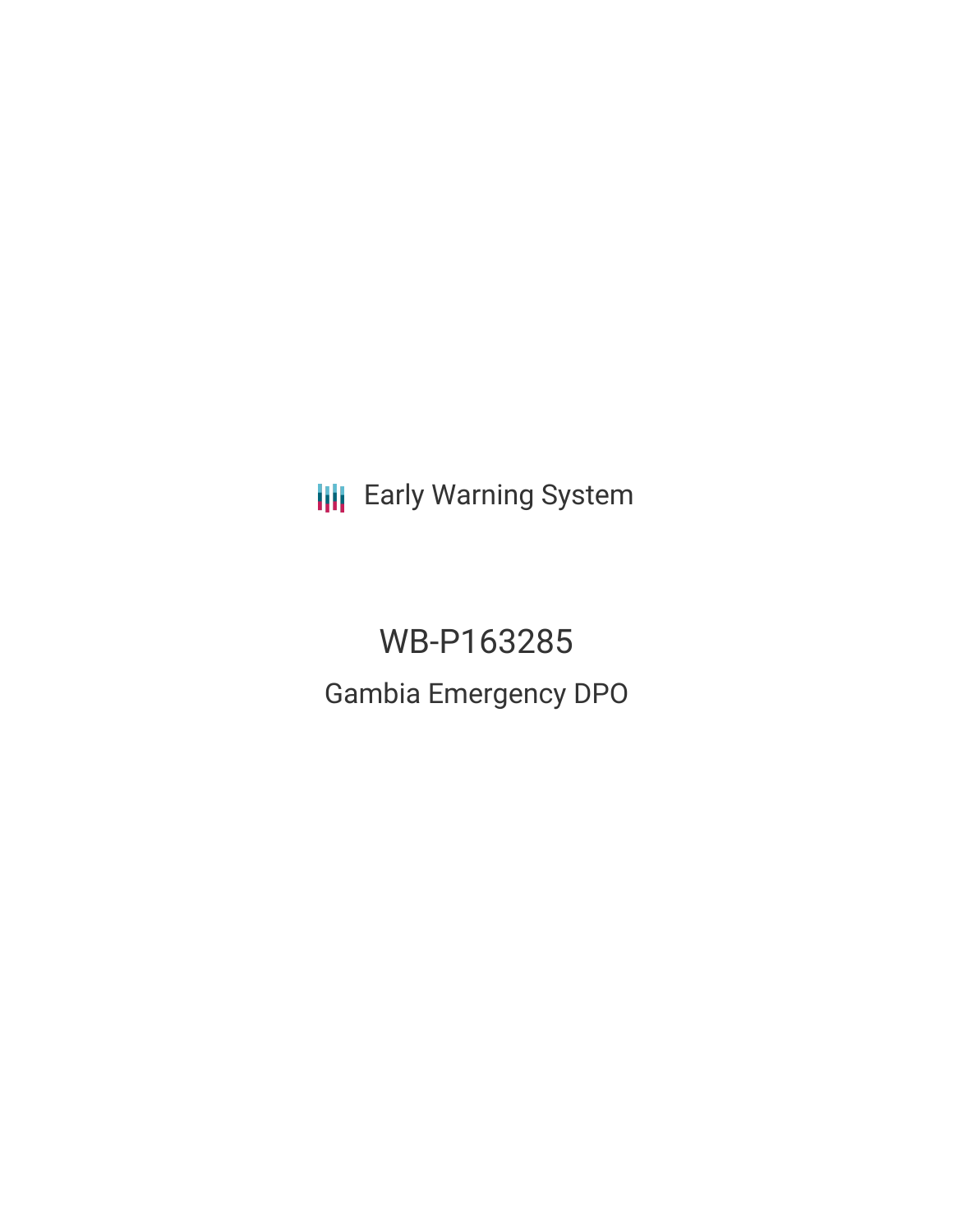

# **Quick Facts**

| <b>Countries</b>               | Gambia                 |
|--------------------------------|------------------------|
| <b>Financial Institutions</b>  | World Bank (WB)        |
| <b>Status</b>                  | Active                 |
| <b>Bank Risk Rating</b>        |                        |
| <b>Voting Date</b>             | 2017-06-30             |
| <b>Borrower</b>                | THE REPUBLIC OF GAMBIA |
| <b>Sectors</b>                 | Finance                |
| <b>Investment Amount (USD)</b> | \$56.00 million        |
| <b>Project Cost (USD)</b>      | \$56.00 million        |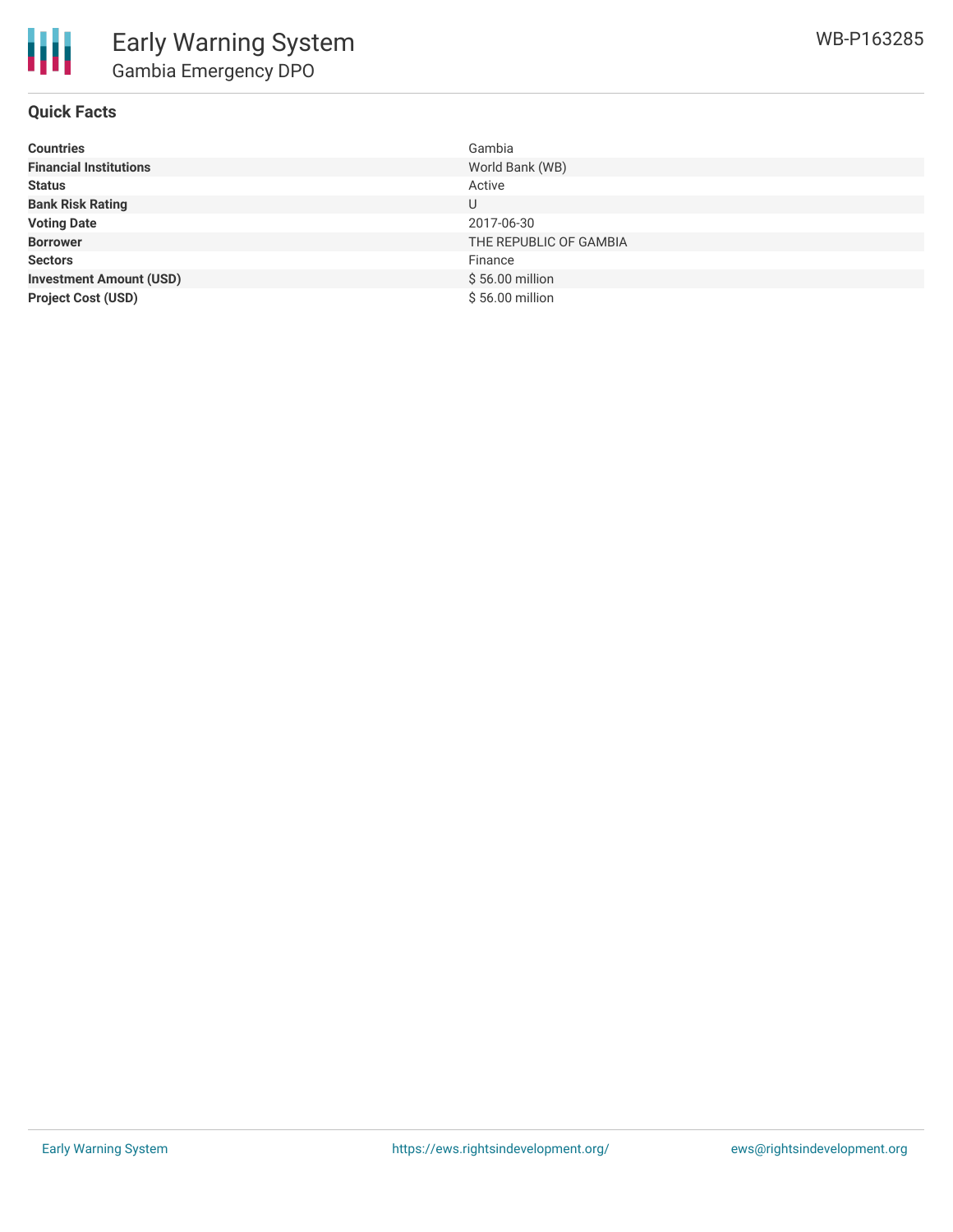

### **Project Description**

The development objective of Emergency Development Policy Operation Project for The Gambia is to support strengthening the government's fiscal position while restoring the provision of essential public services. The operation will provide emergency financial support to The Gambia as the authorities strive to restore macro-fiscal sustainability while shielding poor and vulnerable households from the impact of the economic crisis. This operation is articulated around three intertwined pillars in support of the PDO as follows: 1) The first pillar consists of rapid-response fiscal stabilization measures; 2) The second pillar starts addressing critical fiscal risks from State-Owned Enterprises (SOEs); and 3) The third pillar is to mitigate the social impact of the economic crisis in health centers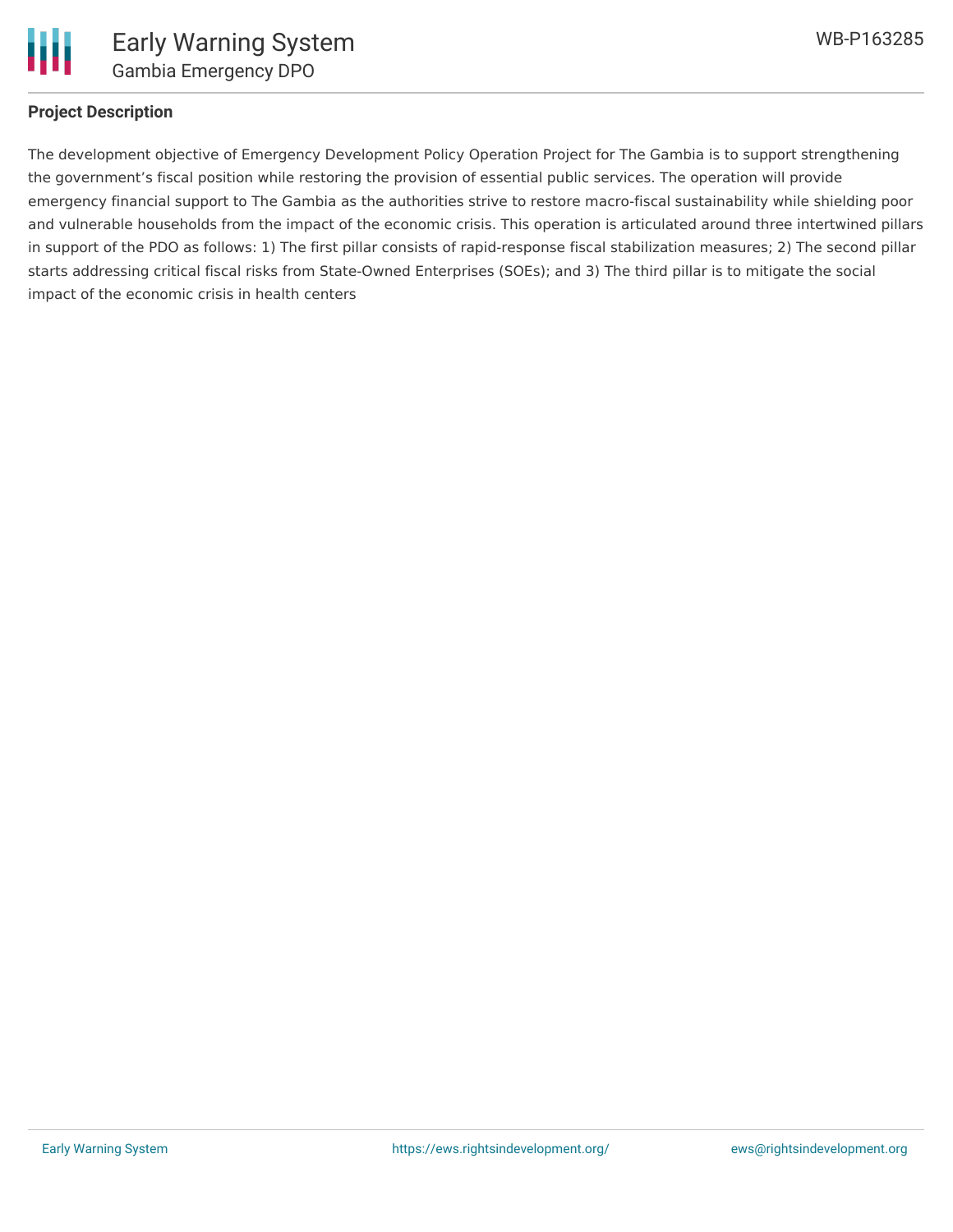# **Investment Description**

World Bank (WB)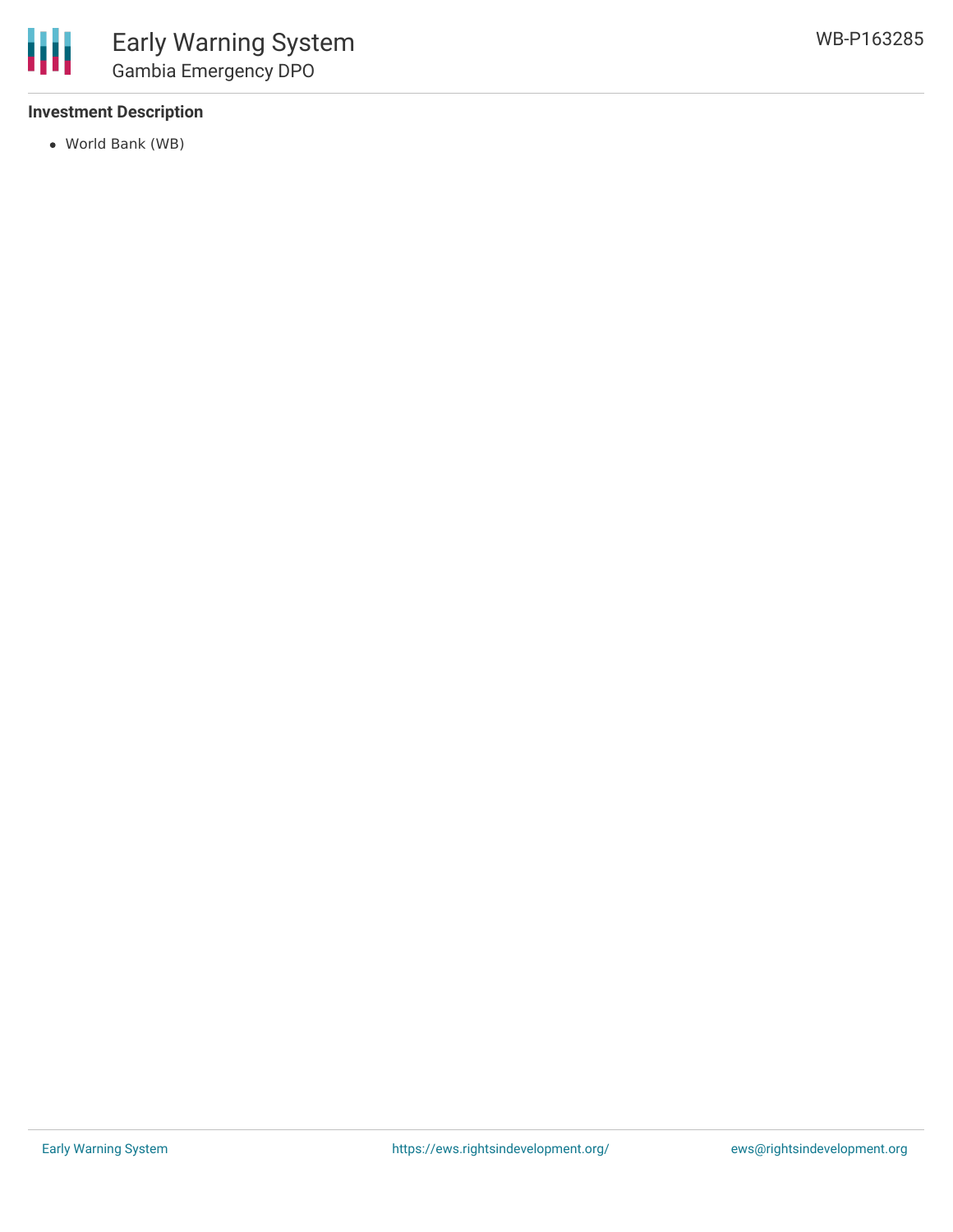#### **Contact Information**

Name: Ministry of Finance and Economics Affairs Contact: Honorable Minister Amadou Sanneh Title: Minister of Finance and Economic Affairs Email: aasanneh.co@gmail.com

### ACCOUNTABILITY MECHANISM OF WORLD BANK

The World Bank Inspection Panel is the independent complaint mechanism and fact-finding body for people who believe they are likely to be, or have been, adversely affected by a World Bank-financed project. If you submit a complaint to the Inspection Panel, they may investigate to assess whether the World Bank is following its own policies and procedures for preventing harm to people or the environment. You can contact the Inspection Panel or submit a complaint by emailing ipanel@worldbank.org. You can learn more about the Inspection Panel and how to file a complaint at: http://ewebapps.worldbank.org/apps/ip/Pages/Home.aspx.